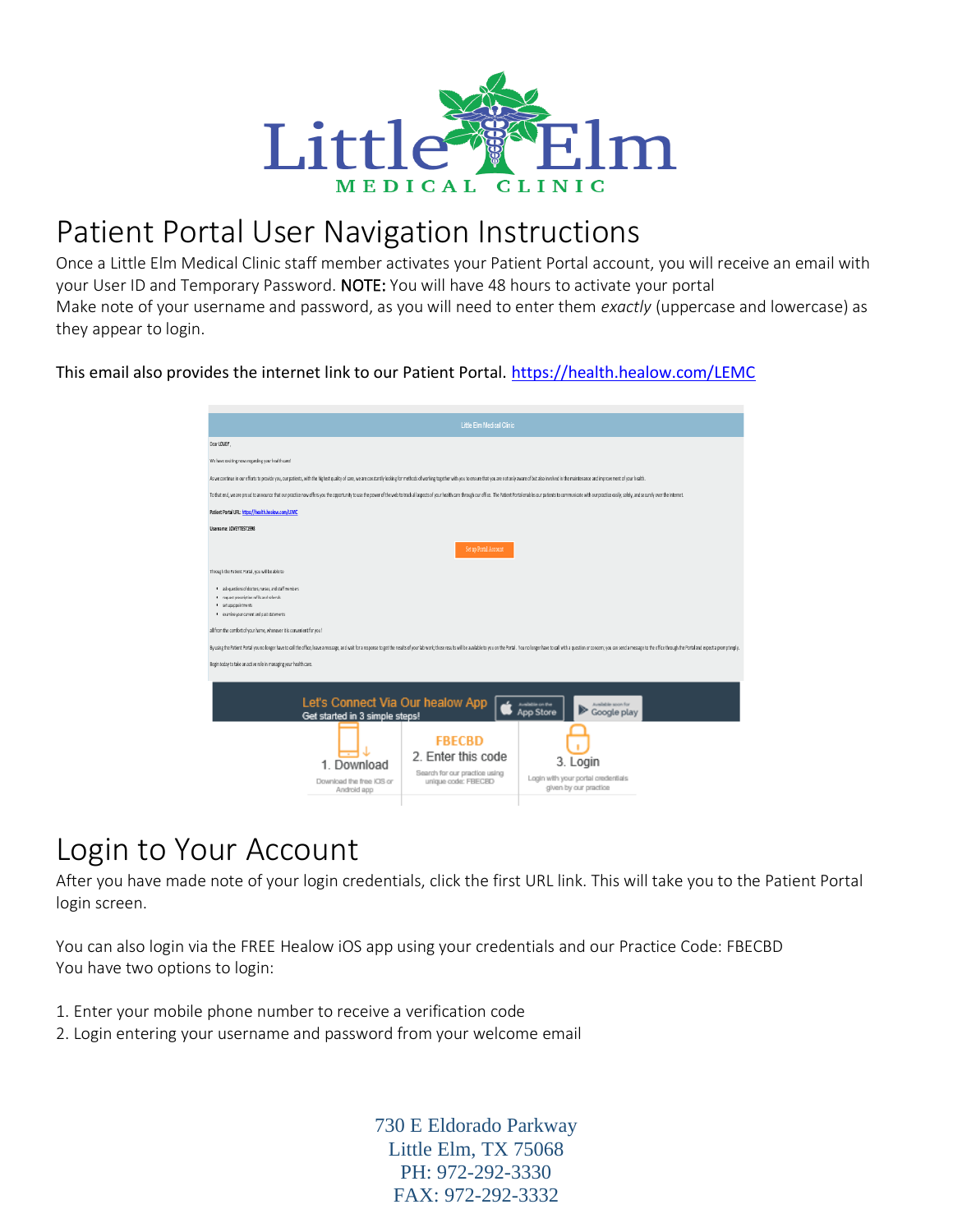

## Healow App

Download the Healow app:

- 1. From your phone, go to the App Store (iPhone) or Google Play (Android)
- 2. Find and download the Healow (*eClinicalWorks LLC Health & Fitness* app)
- Enter your username and password, and our Practice Code: FBECBD

### Activate Healow

After installing the app(s), open and click "Get Started" followed by "Find my Doctor".

NOTE: Directions are based on Android set up

- 1. Chose the third icon and enter our Practice Code: FBECBD.
- 2. When Little Elm Medical Clinic is found, select to begin set up.
- 3. Login with your portal username and password provided in the welcome email.
- 4. Set up an easy to remember four-digit pin and re-enter to confirm.
- 5. Review the in-app tutorials for use.



# Navigating: Messages

WHAT'S INCLUDED

Inbox: see messages the practice has sent you Refill Requests: view and request a refill of your current medication(s)

**Create Message:** compose message from your inbox, a quick link to send a message



730 E Eldorado Parkway Little Elm, TX 75068 PH: 972-292-3330 FAX: 972-292-3332